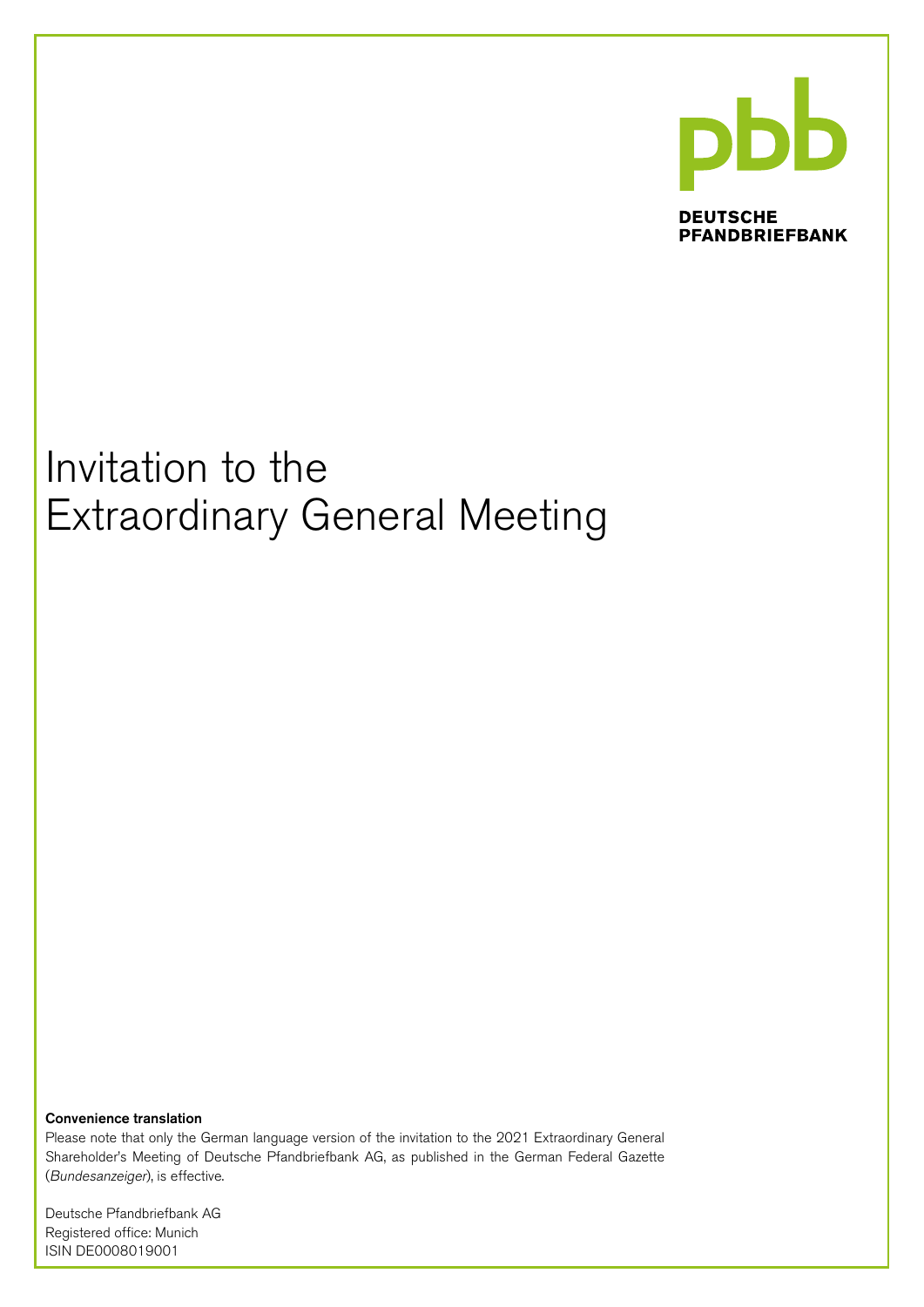Overview with information according to section 125 AktG in connection with Table 3 of the Implementing Regulation (EU) 2018/1212

- A. Specification of the message
- 1. Unique identifier of the event: Virtual Extraordinary General Meeting of Deutsche Pfandbriefbank AG 2021 (Formal specification according to the EU-Regulation: DeutschePfandbriefbankAGaoHV211210)
- 2. Type of message: Convocation of General Meeting (Formal specification according to the EU-Regulation: NEWM)
- B. Specification of the issuer
- 1. ISIN: DE0008019001
- 2. Name of issuer: Deutsche Pfandbriefbank AG
- C. Specification of the meeting
- 1. Date of the General Meeting: 10 December 2021 (Formal specification according to the EU-Regulation: 20211210)
- 2. Time of the General Meeting (start): 10:00 hours (CET) (Formal specification according to the EU-Regulation: 09:00 hours UTC (Coordinated Universal Time))
- 3. Type of General Meeting: Extraordinary General Meeting held as a virtual General Meeting without physical presence of either shareholders or their authorized representatives (Formal specification according to the EU-Regulation: XMET)
- 4. Location of the General Meeting:

URL to the company's shareholder portal to follow the General Meeting in picture and sound as well as to exercise shareholder rights: [www.pfandbriefbank.com/investoren/hauptversammlung/](http://www.pfandbriefbank.com/investoren/hauptversammlung/)

Place of the General Meeting in the meaning of the German Stock Corporation Act (Aktiengesetz, AktG): Daimlerstraße 18, 85748 Garching, Germany (Formal specification according to the EU-Regulation: [www.pfandbriefbank.com/investoren/hauptversammlung/\)](http://www.pfandbriefbank.com/investoren/hauptversammlung/)

- 5. Record date (Nachweisstichtag): Friday, 19 November 2021, 00:00 hours (CET) (corresponds to 18 November 2021, 23:00 hours UTC (Coordinated Universal Time)) – Record Date (Formal specification according to the EU-Regulation: 20211119, 00:00 hours CET)
- 6. Webpage for the General Meeting / Uniform Resource Locator (URL): [www.pfandbriefbank.com/investoren/hauptversammlung/](http://www.pfandbriefbank.com/investoren/hauptversammlung/)

# Further information on the convening of the General Meeting (Blocks D to F of Table 3 of the Annex to the Implementing Regulation (EU) 2018/1212):

Further information on attending the General Meeting (Block D), the Agenda (Block E) and the deadlines for exercising other shareholder rights (Block F) can be found on the following website: [www.pfandbriefbank.com/investoren/hauptversammlung/](http://www.pfandbriefbank.com/investoren/hauptversammlung/)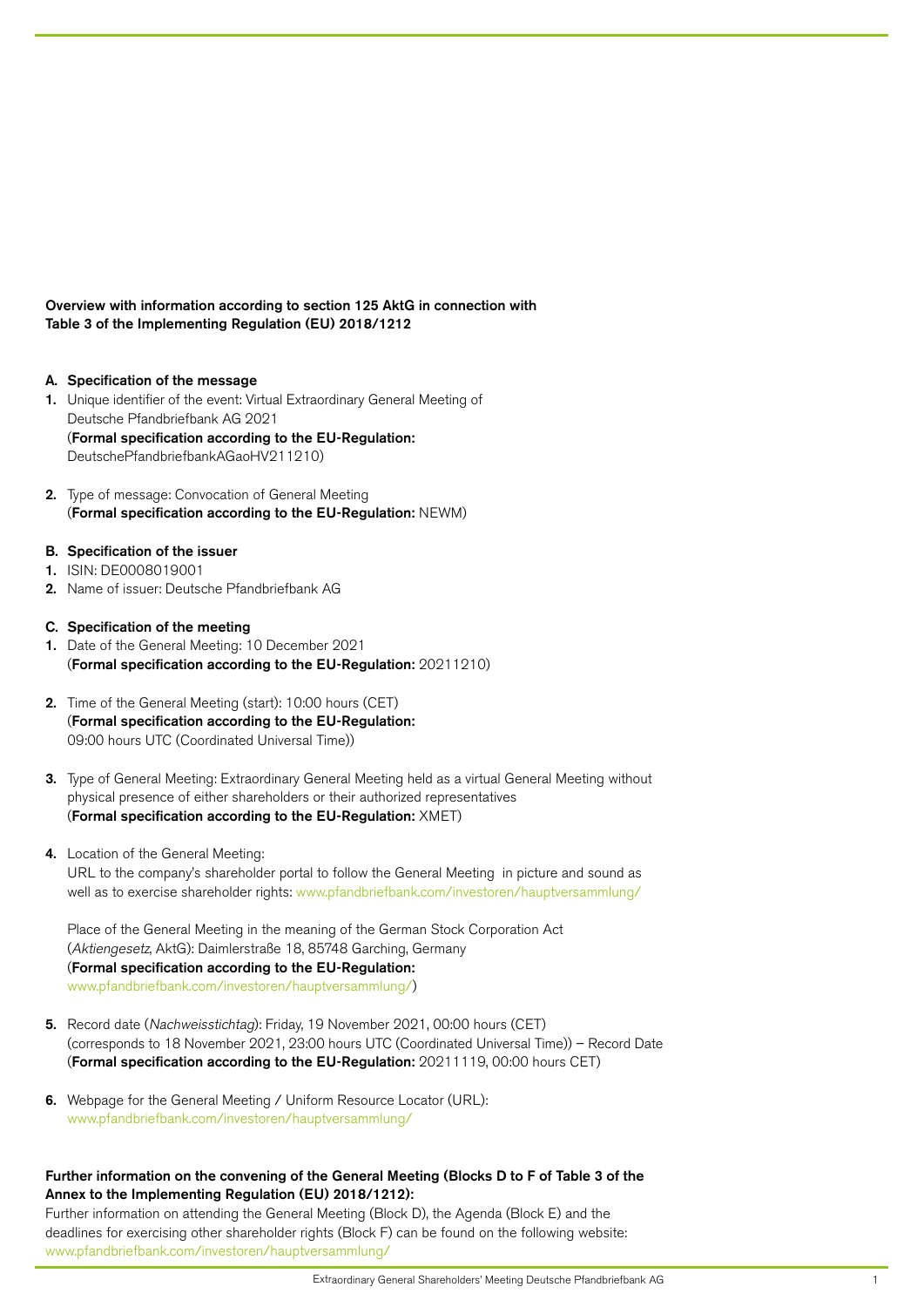# Overview of the Agenda

Item 1 Use of the profit carried forward (dividend) example 2 p. 3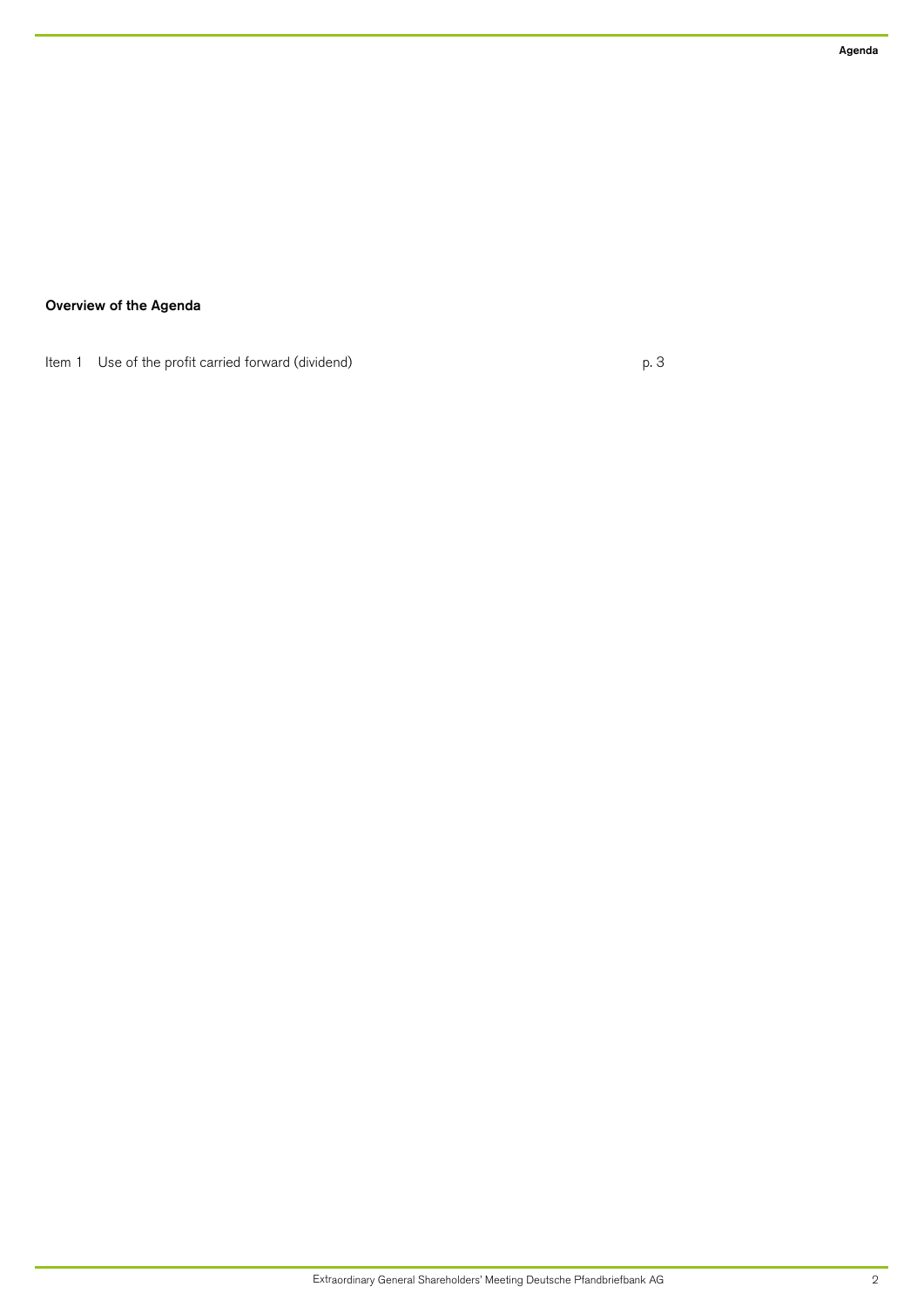We hereby invite our shareholders to the Extraordinary General Meeting of Deutsche Pfandbriefbank AG ("Company") which will be held as a virtual General Meeting without physical presence of either shareholders or their authorized representatives on Friday, 10 December 2021, at 10:00 hours (CET).

The General Meeting will be broadcasted by audio-visual means live on the internet for properly registered shareholders. The shareholders' voting rights will be exercised exclusively by way of postal voting or by granting power of attorney to the Company Proxies.

The place of the General Meeting within the meaning of the German Stock Corporation Act (Aktiengesetz, "AktG") is Daimlerstraße 18, 85748 Garching.

# I. Agenda

# 1. Amendment of the resolution on the appropriation of the distributable profit for the 2020 fiscal year for the distribution of a further dividend

The Company's Annual General Meeting dated 12 May 2021 has resolved to use the distributable profit (Bilanzgewinn) of EUR 115,328,536.00, as reported by the Company for the 2020 financial year in its annual financial statements in accordance with the German Commercial Code (Handelsgesetzbuch), in the amount of EUR 34,963,580.08 to pay a dividend of EUR 0.26 per no-par value share entitled to dividends, and to carry forward the remaining amount of EUR 80,364,955.92 on new account (profit carried forward, Gewinnvortrag). This resolution took into account the recommendation of the European Central Bank ("ECB") to all institutions under its direct supervision to exercise extreme restraint with dividend payments until 30 September 2021. Accordingly, dividend payments should not have accounted for more than 15% of the accumulated profits for 2019 and 2020 and should not have exceeded 20 basis points of the CET1 ratio. The ECB revoked this recommendation on 23 July 2021 without replacement and with effect as of 30 September 2021.

Against this background and in line with the Company's dividend policy, the Management Board and the Supervisory Board now propose to amend the resolution on the appropriation of the distributable profit of the Annual General Meeting dated 12 May 2021 as follows:

From the amount of EUR 80,364,955.92 carried forward according to the resolution of the Annual General Meeting dated 12 May 2021, an amount of EUR 43,032,098.56 shall be used to distribute a further dividend for the 2020 financial year to the Company's shareholders and to allocate the remaining profit carried forward to the other retained earnings. This corresponds to a further dividend of EUR 0.32 per no-par value share entitled to dividends and to the following use of the distributable profit for fiscal year 2020

| Net profit (fiscal year 2020):                                                                                                 | EUR 115,328,536.00 |
|--------------------------------------------------------------------------------------------------------------------------------|--------------------|
| Dividend of EUR 0.26 per no-par value share dated 18 May 2021<br>(resolution of the Annual General Meeting dated 12 May 2021): | EUR 34,963,580.08  |
| Further dividend of EUR 0.32 per no-par value share:                                                                           | EUR 43,032,098.56  |
| Distribution to shareholders in total:                                                                                         | EUR 77,995,678.64  |
| Profit carried forwards:                                                                                                       | EUR 0.00           |
| Allocation to other retained earnings:                                                                                         | EUR 37,332,857.36  |
|                                                                                                                                |                    |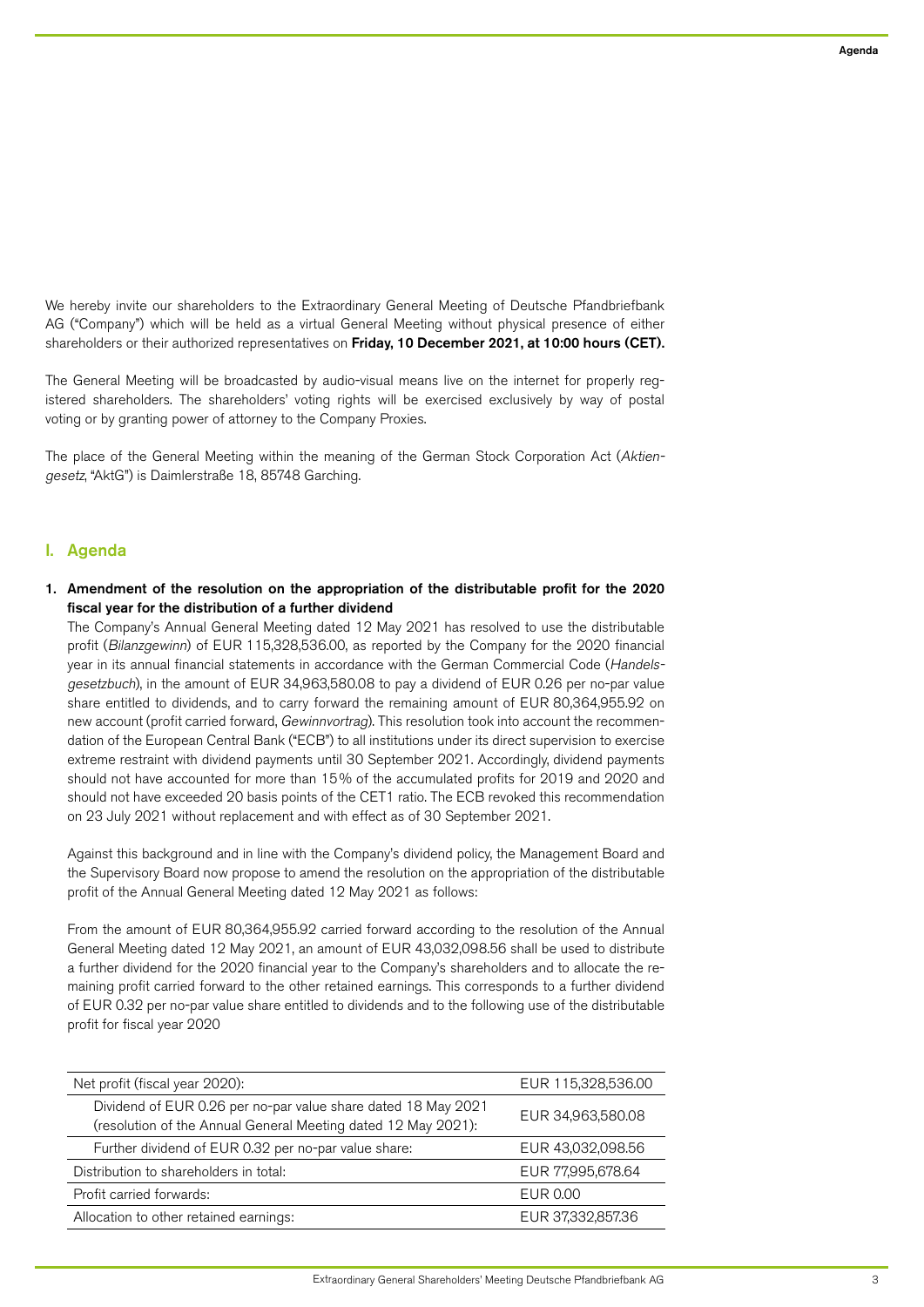In addition to ECB's revoked recommendation, this proposal takes into consideration that the Company is not holding any treasury shares at the time of convocation of this General Meeting, and that therefore all shares in the Company are entitled to dividend payments and to vote. In the event of a change in the number of shares entitled to dividend payments by the time a resolution on Agenda item 1 is passed, the Management Board and the Supervisory Board will submit an adjusted proposal for the use of the profit carried forward. However, such a proposal will still provide for a distribution of EUR 0.32 per no-par value share entitled to dividends.

According to section 58 (4) sentence 2 AktG, the right to the further dividend payment of EUR 0.32 per no-par value share entitled to dividends is due on the third business day following the General Meeting, i.e. on Wednesday, 15 December 2021.

Given that this further dividend for the 2020 financial year will also be fully made from the tax deposit account in the meaning of section 27 of the German Corporate Income Tax Act (Körperschaftsteuergesetz), there will be no deduction of capital gains tax, solidarity surcharge and church tax. The dividend distribution will not be subject to taxation for domestic shareholders, but will reduce the acquisition costs of the shares for tax purposes. If the distributions exceed the acquisition costs of the shares, the resulting profit may be taxable.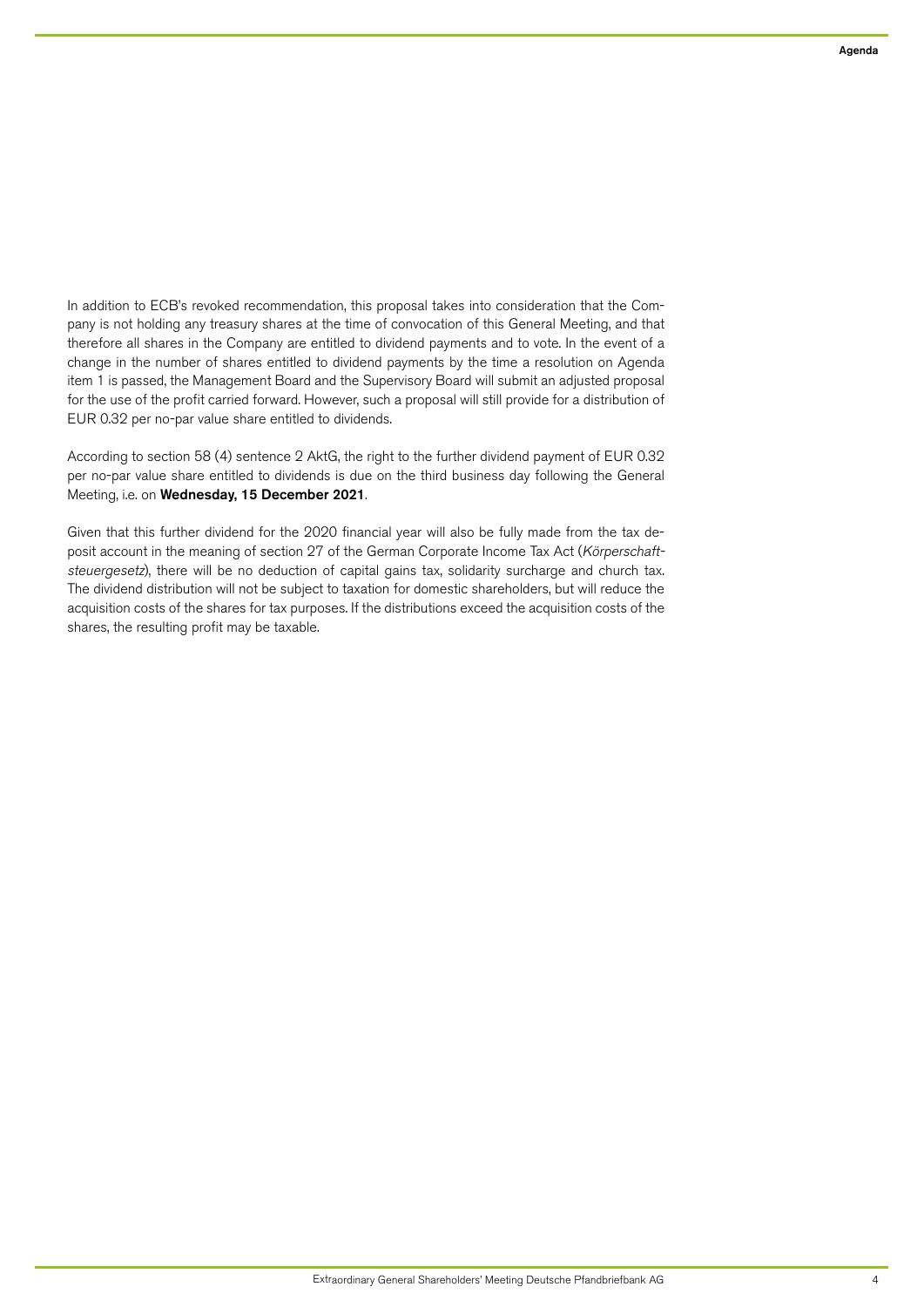# II. Additional information

## 1. Holding the General Meeting as a virtual General Meeting

The Company's Management Board, with the approval of the Supervisory Board, decided to hold the Extraordinary General Meeting as a virtual General Meeting without the physical presence of the shareholders or their authorized representatives ("Virtual General Meeting"). A physical participation by shareholders or their proxies is therefore excluded. The basis of the Virtual General Meeting is the Act on Measures in Corporate, Cooperative, Association, Foundation and Residential Property Law to Combat the Effects of the COVID-19 Pandemic (article 2 of the Act on Mitigating the Consequences of the COVID-19 Pandemic in Civil, Insolvency and Criminal Procedure Law of 27 March 2020, Federal Law Gazette I 2020, p. 570), last changed by article 15 of the Act on the Establishment of a Special Fund "Reconstruction Assistance 2021" and on the Temporary Suspension of the obligation to file for insolvency due to heavy rainfall and floods in July 2021, and for the Amendment of Further Laws of 7 September 2021 (Federal Law Gazette I 2021, p. 4153) ("Covid-19 Act").

The General Meeting will be broadcasted for duly registered shareholders by audio-visual means live on the internet via the Online EGM Service [\(www.pfandbriefbank.com/investoren/](http://www.pfandbriefbank.com/investoren/hauptversammlung/) [hauptversammlung/\)](http://www.pfandbriefbank.com/investoren/hauptversammlung/) on Friday, 10 December 2021, starting at 10:00 hours (CET). The live broadcasting does not allow for participation in the General Meeting within the meaning of section 118 (1) sentence 2 AktG. The opening of the General Meeting by the chairman of the meeting and the speech of the Chairman of the Management Board can also be followed live by other interested parties on the internet at [www.pfandbriefbank.com/investoren/hauptversammlung/](http://www.pfandbriefbank.com/investoren/hauptversammlung/).

Further shareholder rights, in particular voting rights, can also be exercised via the Online EGM Service in accordance with the following conditions. Duly registered shareholders will receive personal access data required for the Online EGM Service with their voting card together with further information on using the Online EGM Service.

Shareholders or their authorized representatives can exercise their voting rights by postal vote (by electronic means or in paper form) or by authorizing of the Company Proxies as specified below. The intended vote on the sole Agenda item is of a binding nature. There is the option to vote with yes, no or abstention.

Questions to the Management Board may be submitted to the Management Board electronically as described in more detail below until Thursday, 9 December 2021, 12:00 hours (CET).

# 2. Preconditions for the participation in the Virtual General Meeting and for the exercise of voting rights

All shareholders who have registered for the General Meeting by no later than

## Friday, 3 December 2021, 24:00 hours (CET)

while providing proof of their share ownership, are entitled, pursuant to section 14 (5) of the Articles of Association, to participate in the Virtual General Meeting by electronic connection and to exercise their voting rights either in person or through authorized representatives. Proof of such share ownership is required by the final intermediary. This proof must refer to the existence of share ownership as of 21 days prior to the General Meeting (record date), i.e. Friday, 19 November 2021, 0:00 hours (CET). The record date is the decisive cut-off date for the determination of the shareholder status regarding the exercise of shareholder rights in the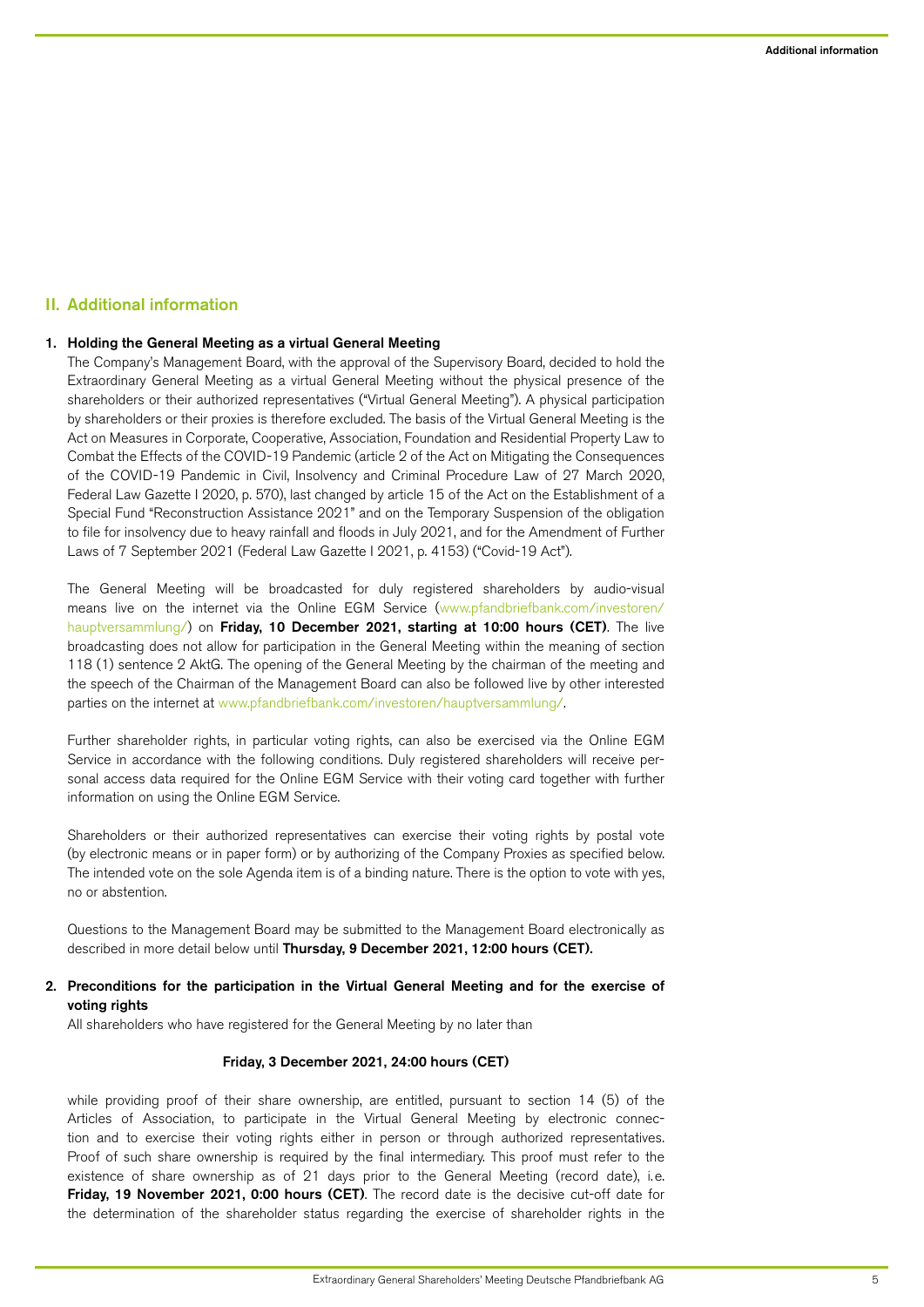General Meeting. According to section 123 (4) sentence 5 AktG, only those shareholders who have provided proof of their shareholder status will be deemed a shareholder vis-à-vis the Company for the purposes of attending the General Meeting or exercising their voting rights. Both the registration and the proof of shareholding must be submitted in text form (Textform) in German or English language to the address of

**n** Deutsche Pfandbriefbank AG Extraordinary General Meeting 2021 c/o Link Market Services GmbH Landshuter Allee 10 80637 Munich Germany

or to the e-mail address

n [inhaberaktien@linkmarketservices.de.](mailto:inhaberaktien%40linkmarketservices.de?subject=)

The time of receipt of the registration in the Company's mailroom is decisive for meeting the deadline.

We kindly ask shareholders wanting to participate in the General Meeting or to exercise their voting rights to arrange for the required registration as well as proof of shareholding with their custodian bank in a timely manner.

Shares will not be barred or blocked due to the registration for the General Meeting. Thus, shareholders can continue to freely dispose of their shares even after registration.

## 3. Voting procedure

## a) General

Once duly registered, you may exercise your voting rights by way of a postal vote, through Company Proxies or an authorized representative. In all of these cases, a timely and formal registration is required.

# b) Postal vote

Shareholders who wish to exercise their voting rights by way of postal vote (also through electronic communication) must consider the following:

The Company offers an access restricted Online EGM Service at

#### [www.pfandbriefbank.com/investoren/hauptversammlung/](http://www.pfandbriefbank.com/investoren/hauptversammlung/)

for voting by (electronic) postal vote. You will receive the required personal access data with your voting card. Postal votes, including their changes and revocations, can be exercised via the Online EGM Service until the beginning of voting in the General Meeting. In addition, postal votes may be sent in, changed or revoked in text form until Thursday, 9 December 2021, 18:00 hours (CET) at the latest to the address

■ Deutsche Pfandbriefbank AG Extraordinary General Meeting 2021 c/o Link Market Services GmbH Landshuter Allee 10 80637 Munich Germany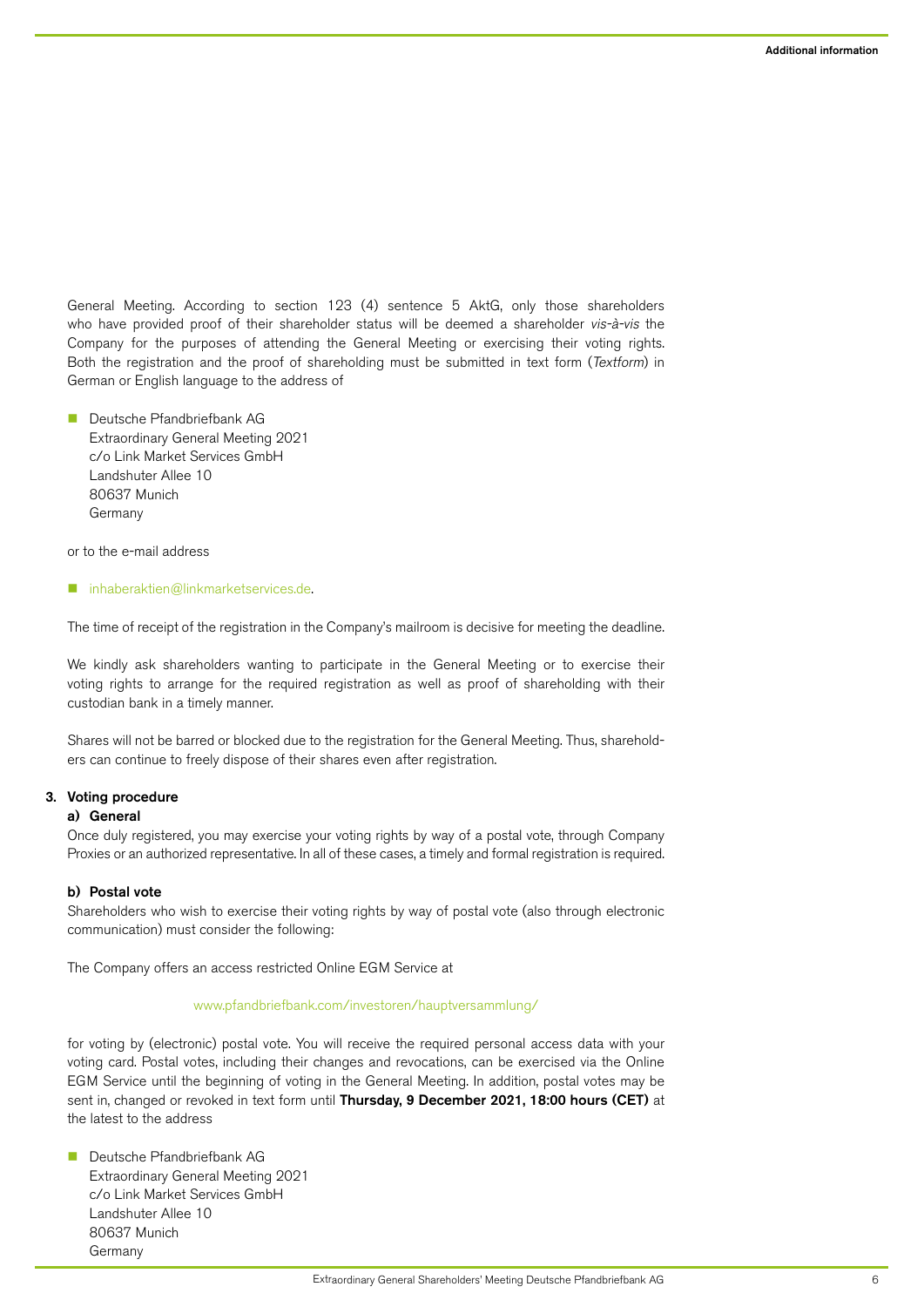or to the e-mail address

#### n [inhaberaktien@linkmarketservices.de.](mailto:inhaberaktien%40linkmarketservices.de?subject=)

You will receive a form for this purpose with the voting card. In addition, a universal postal vote form is available on the Company's website at [www.pfandbriefbank.com/investoren/hauptversammlung/.](http://www.pfandbriefbank.com/investoren/hauptversammlung/) It will also be sent to you free of charge on request. In all these cases, the time of receipt of the postal vote, its change or revocation in the Company's mailroom is decisive for meeting the deadline.

#### c) Voting by Company Proxies

Shareholders may also opt to be represented by Company-appointed proxies bound by instructions ("Company Proxies"). In this case, shareholders must consider the following:

Company Proxies may only vote on Agenda items for which they have received explicit instructions regarding the exercise of the voting right. Said Company Proxies are under an obligation to cast their votes in line with the instructions given. Company Proxies will not exercise voting rights for which they have not received instructions. Please note that the Company Proxies will not accept any instructions to raise objections against General Meeting resolutions or to ask questions or submit motions as well as to submit statements.

Powers of attorney and instructions for Company Proxies may be issued, amended or revoked in text form until Thursday, 9 December 2021, 18:00 hours (CET) at the latest to the address of

■ Deutsche Pfandbriefbank AG Extraordinary General Meeting 2021 c/o Link Market Services GmbH Landshuter Allee 10 80637 Munich Germany

or to the e-mail address

n [inhaberaktien@linkmarketservices.de.](mailto:inhaberaktien%40linkmarketservices.de?subject=)

In addition, it is also possible to grant power of attorney and to issue instructions to the Company Proxies via the access restricted Online EGM Service at

#### [www.pfandbriefbank.com/investoren/hauptversammlung/](http://www.pfandbriefbank.com/investoren/hauptversammlung/)

before and during the General Meeting, but they must be received by the beginning of the voting at the latest. You will receive the access data required for the Online EGM Service with your voting card. The time of receipt of the power of attorney, instruction, amendment, or revocation in the Company's mailroom is decisive for meeting the deadline.

#### d) Ranking of votes and other information on voting

Please note that voting by way of postal vote, or when power of attorney and instructions are given to the proxies nominated by the Company, is only possible on those motions and election nominations in respect of which proposals by the Management Board and/or the Supervisory Board pursuant to section 124 (3) AktG, or of shareholders pursuant to section 124 (1) AktG were either included in this invitation to the General Meeting or announced subsequently, or which are made available in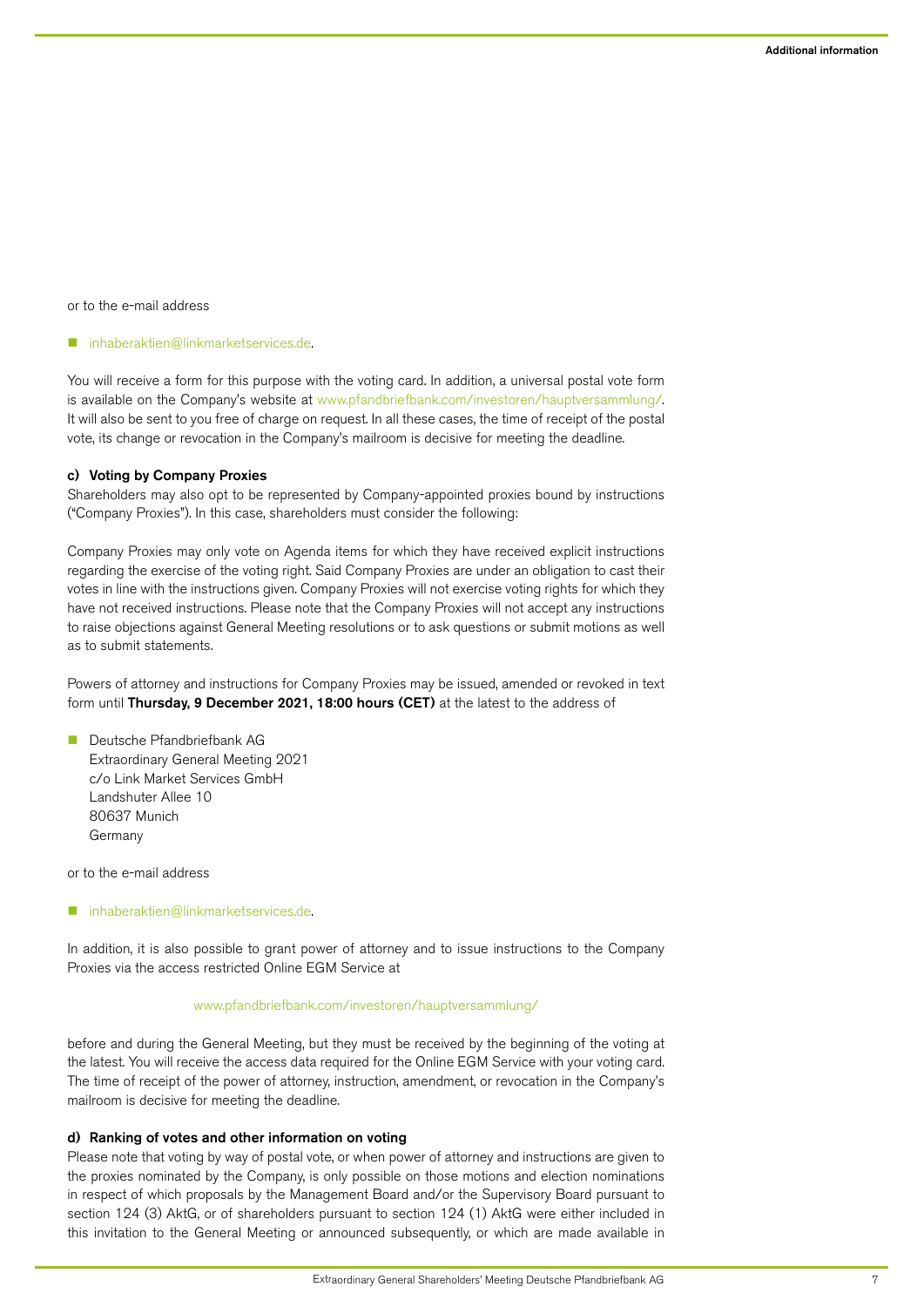accordance with sections 126 and 127 AktG. If separate votes are held on an Agenda item instead of collective voting, the declaration made on this Agenda item applies accordingly to each item of the individual vote. Postal votes or voting instructions on the proposed resolution announced under agenda item 1 shall remain valid even in the event of a possible any adjustment of the pro-posed resolution at the Annual General Meeting due to a change in the number of per no-par value shares entitled to dividends as described under agenda item 1. Postal votes or power of attorney and instructions that cannot be clearly assigned to a proper registration will not be taken into account. If divergent, formally valid declarations are received via different transmission channels and it is not possible to determine which was submitted last, these declarations will be considered in the following order, with the first-mentioned transmission channel having priority in each case: (1) via Online EGM Service, (2) via e-mail, (3) in paper form. If postal votes and power of attorney/instructions to the Company Proxies are received, postal votes will always be given priority.

## e) Voting through an authorized representative

Shareholders may also exercise their voting rights through other representatives to whom they have duly granted power of attorney. In this case, shareholders must consider the following:

If the power of attorney is not granted pursuant to section 135 AktG, the power of attorney must be issued either in text form vis-à-vis the Company at any of the addresses set forth above under section II. 2 of this invitation for registration purposes or directly to the authorized representative (in which case, proof of such authorization is required to be provided to the Company in text form). The same applies if a shareholder wishes to revoke a power of attorney. Shareholders and their authorized representatives must submit the proof of authorization or of the revocation of the power of attorney no later than Thursday, 9 December 2021, 18:00 hours (CET) to the Company at any of the addresses set forth above under section II. 2 of this invitation for registration purposes.

If the power of attorney is granted pursuant to section 135 AktG (granting of power of attorney to intermediaries (in particular credit institutions), proxy advisors, shareholders' associations or commercial proxy services), it is required to keep verifiable records of the power of attorney. Furthermore, the declaration of the power of attorney must be complete, and may contain only statements relating to the exercise of the voting rights. In these cases, shareholders should consult with the person to be authorized as to the formal requirements of such power of attorney.

Authorized representatives (except for the Company Proxies) may not physically participate in the General Meeting. They may only exercise the voting rights of the shareholders they represent by way of postal vote or by granting (sub-) authorization to the Company Proxies. The exercise of rights by authorized representatives by means of electronic communication via the Online EGM Service requires that the authorized representative receives the personal access data sent with the voting card from the person granting the power of attorney. The use of the personal access data by the authorized representative is also deemed to be proof of authorization.

In the event that a shareholder appoints more than one person as authorized representative, section 134 (3) sentence 2 AktG entitles the Company to reject one or several of these persons.

## 4. Shareholders' rights

Shareholders' rights, before and during the General Meeting, include – among others – the following rights. More information regarding such rights is available on our website [www.pfandbriefbank.com/investoren/hauptversammlung](http://www.pfandbriefbank.com/investoren/hauptversammlung/)/.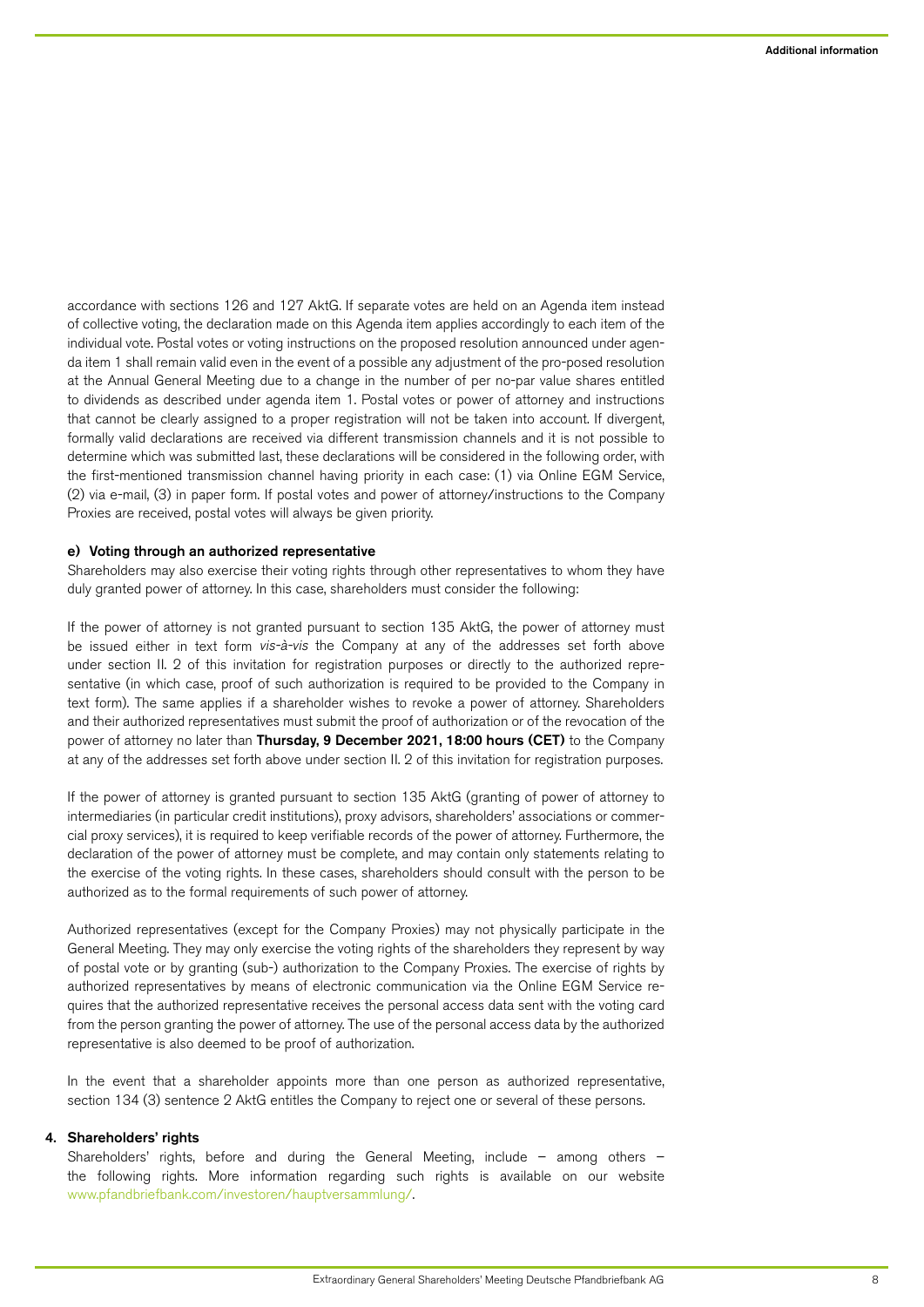# a) Additions to the Agenda pursuant to section 122 (2) AktG

Pursuant to section 122 (2) AktG, shareholders whose combined shareholdings add up to a twentieth of the share capital, or reach the nominal amount of EUR 500,000.00 of the Company's share capital (the latter corresponding to 176,767 shares), may request that certain items be included in the Agenda and communicated. Each new Agenda item must be accompanied by an explanation or a proposal. Such a request must be addressed, in writing or in electronic form according to section 126a of the German Civil Code (Bürgerliches Gesetzbuch, "BGB") (i.e. with qualified electronic signature), to the Management Board of

■ Deutsche Pfandbriefbank AG Management Board Parkring 28 85748 Garching Germany

or (with qualified electronic signature) to the e-mail address

#### [inhaberaktien@linkmarketservices.de.](mailto:inhaberaktien%40linkmarketservices.de?subject=)

The Company must receive such a request no later than Tuesday, 9 November 2021, 24:00 hours (CET). Applicants must prove that they have held the shares for at least 90 days before the request is received, and that they will hold the shares until the Management Board decides on the request. For the calculation of the shareholding period, section 70 AktG applies. Furthermore, section 121 (7) AktG shall apply mutatis mutandis. As such, the day of receipt of the request shall not be included in the calculation of the deadline. Postponing to or bringing forward from a Sunday, Saturday or a public holiday to a preceding or following business day is not permissible. Sections 187 to 193 BGB shall not apply analogously.

Amendments to the Agenda that require communication (unless they were already communicated with the convocation) will be published, without undue delay following receipt of the request, in the German Federal Gazette and will be forwarded to such other media for publication that can be assumed to distribute information throughout the entire European Union. In addition, they will also be published on our website [www.pfandbriefbank.com/investoren/hauptversammlung/,](http://www.pfandbriefbank.com/investoren/hauptversammlung/) and communicated to the shareholders in accordance with section 125 (1) sentence 3 AktG.

If requests for an addition to the Agenda are to be announced in accordance with the above explanations, the attached resolution proposals made by duly registered and legitimized shareholders are deemed to have been submitted at the General Meeting.

#### b) Counter-proposals and nominations pursuant to sections 126, 127 AktG

Each shareholder is entitled to lodge counter-proposals in response to resolutions proposed on the items on the Agenda. If the counter-proposals are to be made available by the Company prior to the General Meeting, they must be sent to the Company no later than 14 days prior to the General Meeting, i.e. by Thursday, 25 November 2021, 24:00 hours (CET), to the address of

■ Deutsche Pfandbriefbank AG Investor Relations attn. Mr. Michael Heuber Parkring 28 85748 Garching Germany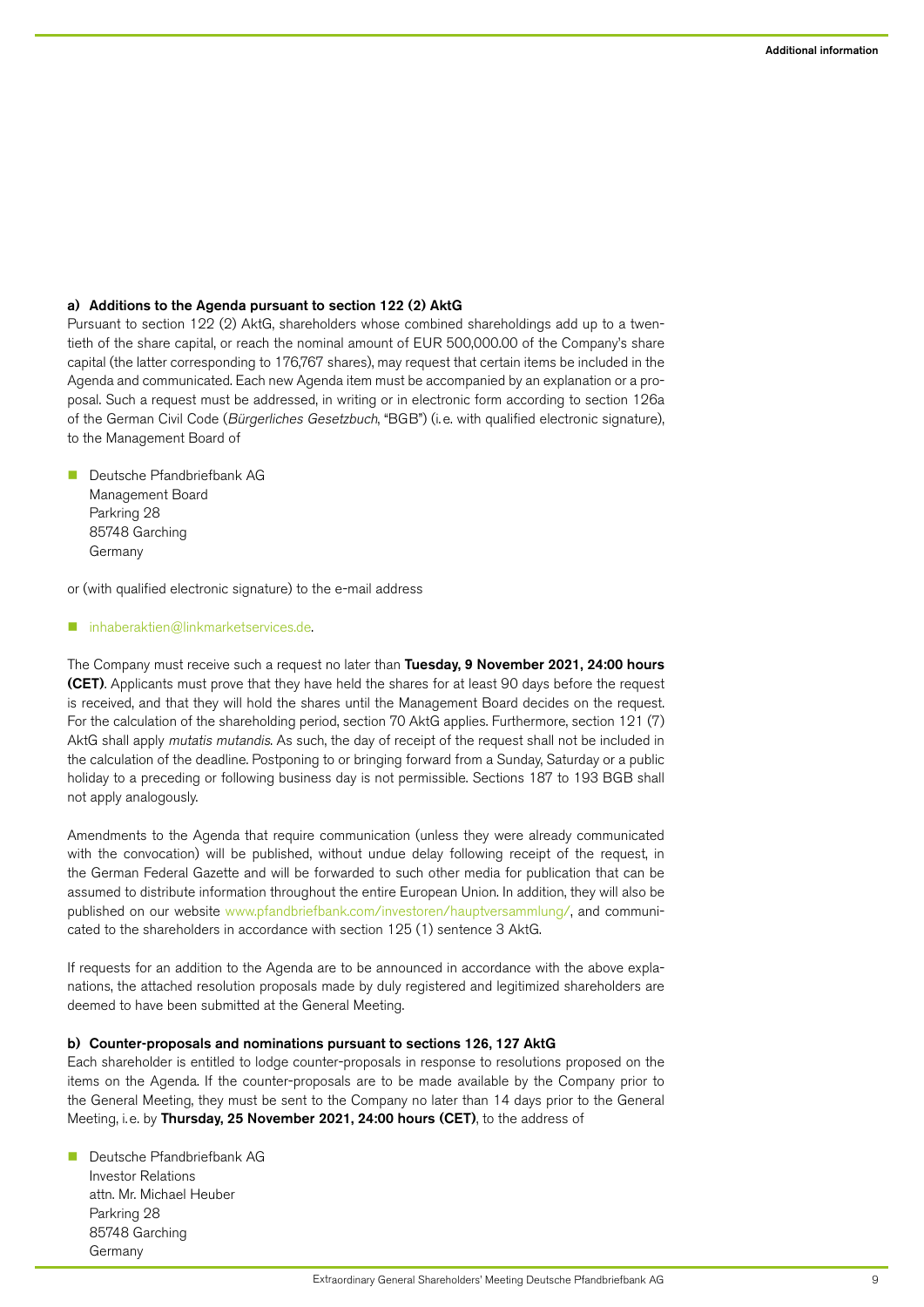stating the reasons for them. Counter-proposals sent to other addresses need not be made available. The time of receipt of a counter-proposal in the Company's mailroom is decisive for meeting the deadline. If one of the exclusions in accordance with section 126 (2) AktG applies, a counter-proposal need not be made available. Substantiations of a counter-proposal do not need to be made accessible where they exceed 5,000 characters in total. Subject to section 126 (2) and (3) AktG, shareholders' counter-proposals that are to be made available will be published at [www.pfandbriefbank.com/investoren/hauptversammlung/](http://www.pfandbriefbank.com/investoren/hauptversammlung/) together with the shareholder's name and an explanatory remark as well as any related statements by the management.

According to section 127 AktG, these rules also apply, mutatis mutandis, to shareholder nominations for the election of members of the Supervisory Board and for the appointment of auditors. Shareholder nominations must also be sent exclusively to the addresses specified above under section II. 4. b) by no later than 14 days prior to the General Meeting, i.e. by Thursday, 25 November 2021, 24:00 hours (CET). Such nominations need not be justified. In addition to the grounds defined in section 126 (2) AktG, a nomination need not be made available by the Management Board, inter alia, if the nomination does not contain name, executed profession and residence of the candidate. Proposals for the election of members of the Supervisory Board also do not need to be made available if they are not accompanied by information on the membership of the proposed Supervisory Board candidates in other statutory supervisory boards within the meaning of section 125 (1) sentence 5 AktG.

Counter-proposals and nominations to be made accessible are deemed to have been made in the General Meeting in accordance with section 1 (2) sentence 3 of the Covid-19 Act if the shareholder submitting the application or the nominee is properly legitimized and registered for the General Meeting.

#### c) Possibility to submit statements

Due to the concept of the Virtual General Meeting based on the Covid-19 Act, shareholders will not be able to comment on the Agenda at the General Meeting. The Company therefore provides duly registered shareholders the possibility of submitting statements with reference to the Agenda prior to the General Meeting in order to make them accessible via the Online EGM Service to other shareholders. Shareholders who wish to submit a statement are requested to send it, including the name and the number ofthe voting card, to the Company in text form in German or English language, by Thursday, 9 December 2021, 12:00 hours (CET) at the latest to the address of

n Deutsche Pfandbriefbank AG Investor Relations attn. Mr. Michael Heuber Parkring 28 85748 Garching Germany

or to the e-mail address

## [inhaberaktien@linkmarketservices.de.](mailto:inhaberaktien%40linkmarketservices.de?subject=)

The length of a statement should not exceed 10,000 characters. The name of the submitting shareholder will be disclosed in the publication only if the shareholder has expressly agreed to such disclosure when submitting the statement. This does not imply a right to have a submitted statement published. In particular, the Company reserves the right to refrain from publishing statements with offensive content, content that could qualify as a criminal offence, obviously false or misleading content or content without any reference to the Agenda of the General Meeting. This also applies to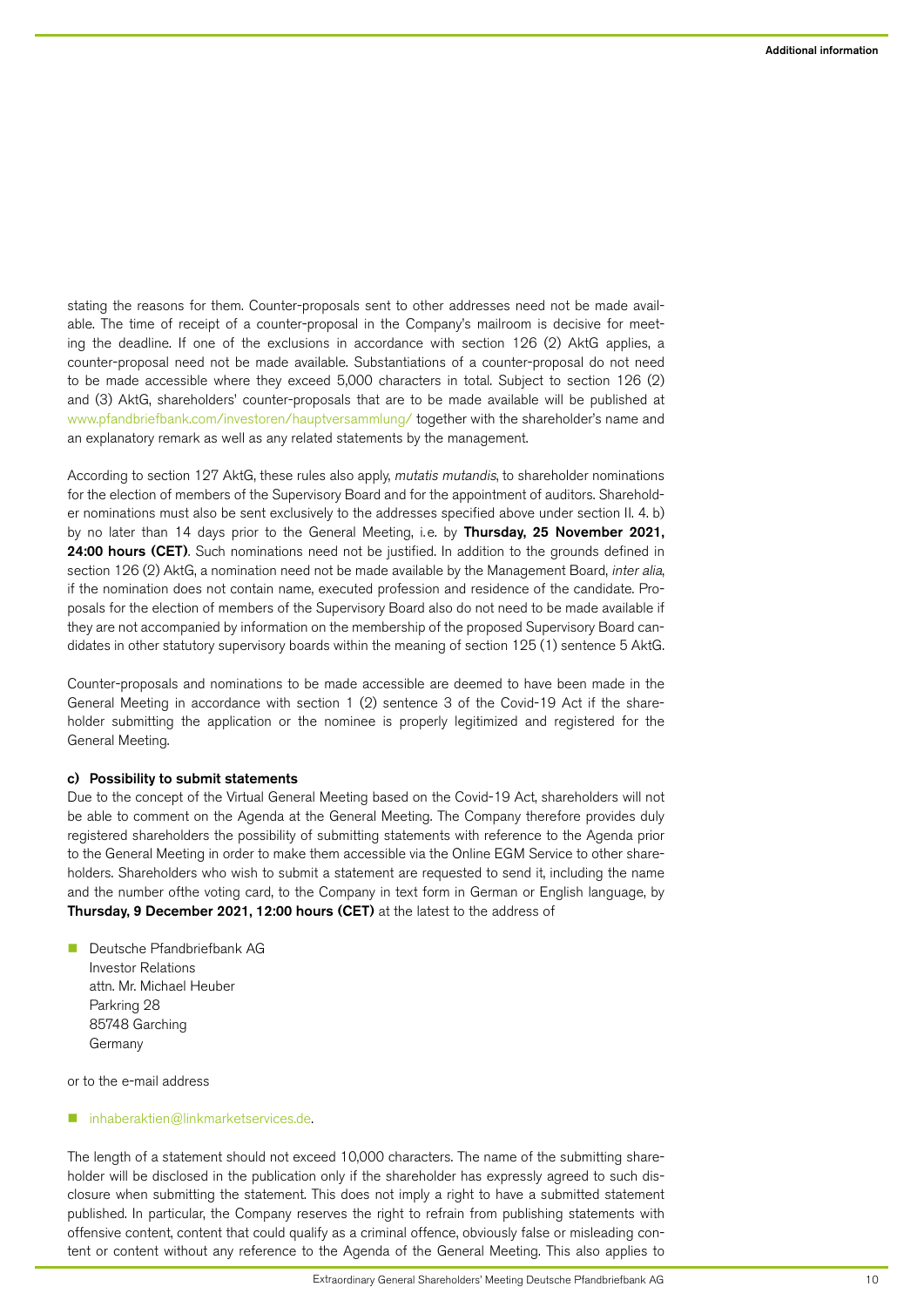statements the length of which exceed 10,000 characters or which have not been received by the Company in text form in German or English language by Thursday, 9 December 2021, 12:00 hours (CET). Furthermore, the Company reserves the right to publish only one statement per shareholder. The Company will decide whether published statements will be made accessible on the Company's website after the General Meeting.

If shareholders wish to address questions to the Management Board of the Company, this is only possible by way of electronic communication via the Online EGM Service at [www.pfandbriefbank.com/investoren/hauptversammlung/](http://www.pfandbriefbank.com/investoren/hauptversammlung/) as described below under section II. 4. d) of this invitation.

# d) Right to disclosure/Right to ask questions pursuant to section 1 (2) sentence 1 no. 3, sentence 2 Covid-19 Act

According to the Covid-19 Act, the shareholders are not entitled to disclosure within the meaning of section 131 AktG, but they are given the right to ask questions at the General Meeting by means of electronic communication (section 1 (2) sentence 1 no. 3 Covid-19 Act). With the approval of the Supervisory Board, the Management Board has decided that questions from shareholders duly registered can be addressed to the Management Board via the Online EGM Service at [www.pfandbriefbank.com/investoren/hauptversammlung/.](http://www.pfandbriefbank.com/investoren/hauptversammlung/) Any other form of transmission is excluded. Questions from shareholders must be received by the Company via the Online EGM Service by Thursday, 9 December 2021, 12:00 hours (CET) at the latest. The Management Board decides at its due and free discretion how to answer those questions (section 1 (2) sentence 2 half-sentence 1 Covid-19 Act). In particular, it may summarize questions and their answers if this makes sense. Questions in foreign languages will not be considered. The Management Board reserves the right to answer recurring questions in general form in advance via the Online EGM Service. Furthermore, the Management Board intends to answer those questions from shareholders in advance, at the latest in the course of Wednesday, 8 December 2021, which the Company receives by Saturday, 4 December 2021, 24:00 hours (CET) via the Online EGM Service. If and to the extent that the shareholder asking the question does not explicitly object to an advance answer, such answer will be provided via the Online EGM Service by naming the respective shareholder. Even in the case of an advance answer via the Online EGM Service, the Management Board will answer these questions (again) during the General Meeting.

# e) Objection to the minutes according to section 245 no. 1 AktG, section 1 (2) sentence 1 no. 4 Covid-19-Act

Shareholders duly registered for the General Meeting may declare objections to resolutions of the General Meeting via the Online EGM Service at [www.pfandbriefbank.com/investoren/](http://www.pfandbriefbank.com/investoren/hauptversammlung/) [hauptversammlung/](http://www.pfandbriefbank.com/investoren/hauptversammlung/) for recording in the minutes in accordance with section 245 no. 1 AktG, section 1 (2) sentence 1 no. 4 Covid-19 Act. The declaration can be made via the Online EGM Service from the beginning of the General Meeting until the end of the meeting. The notary has authorized the Company to accept objections via the Online EGM Service and will himself have access to the objections received.

# 5. Information and documents on the General Meeting; public broadcast and audiovisual recording; disclosure of the speeches by the Chairman of the Management Board and the Chairman of the Supervisory Board

This convocation of the General Meeting, including the legally required information and explanations, as well as the documents to be made available pursuant to section 124a AktG, can be accessed at and downloaded from our website, at [www.pfandbriefbank.com/investoren/](http://www.pfandbriefbank.com/investoren/hauptversammlung/) [hauptversammlung/.](http://www.pfandbriefbank.com/investoren/hauptversammlung/) All documents required to be made available to the General Meeting by law will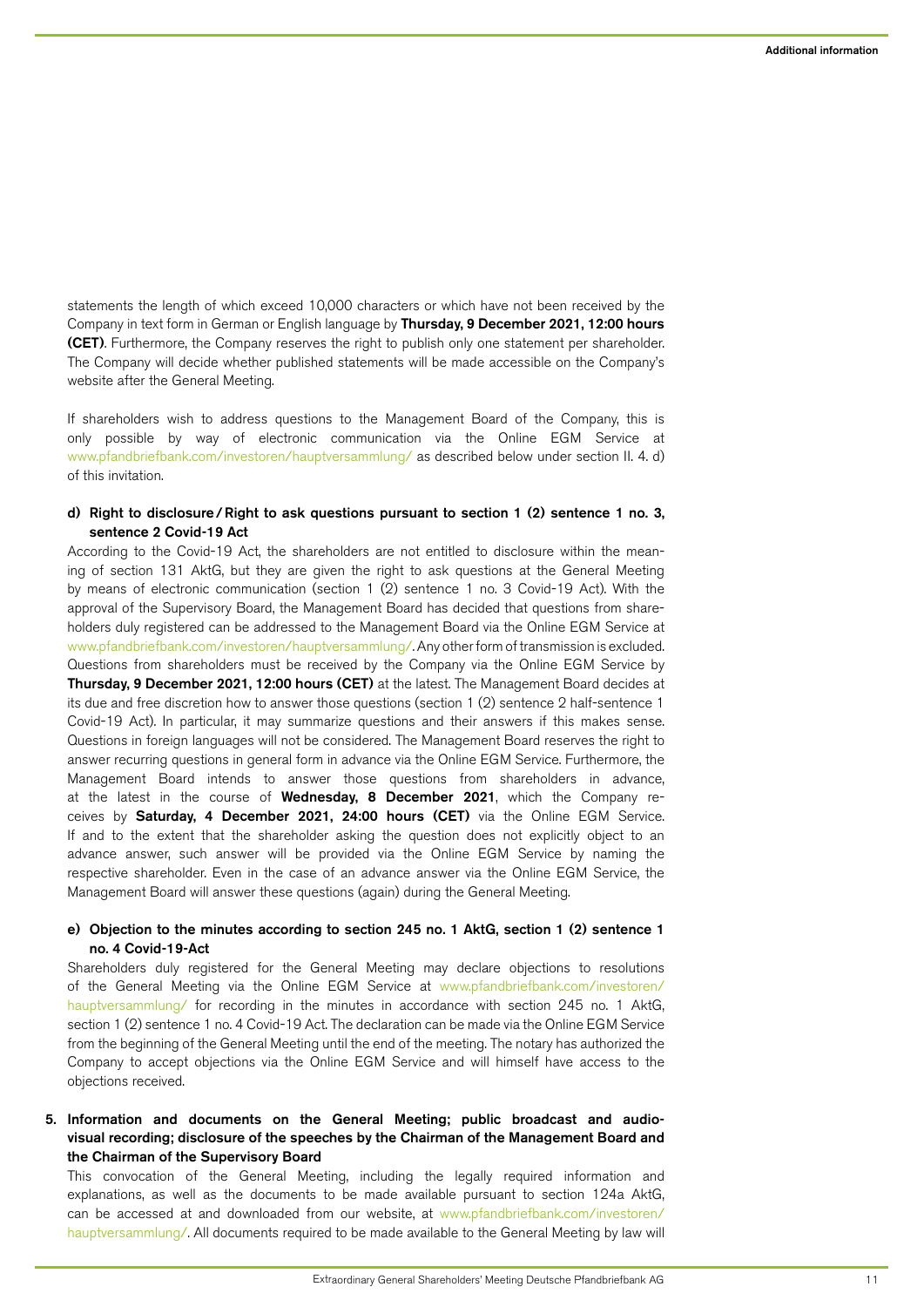also be available on the Company's website during the General Meeting. The voting results will be published on the same website following the General Meeting.

The main content of the speeches by the Chairman of the Management Board and the Chairman of the Supervisory Board will be made available at the Online EGM Service by Friday, 3 December 2021 at the latest. The right to adapt to current developments is reserved. The opening of the General Meeting by the chairman of the meeting and the speech of the Chairman of the Management Board can also be followed live by other interested parties on the internet at [www.pfandbriefbank.com/](http://www.pfandbriefbank.com/investoren/hauptversammlung/) [investoren/hauptversammlung/.](http://www.pfandbriefbank.com/investoren/hauptversammlung/) The speech of the Chairman of the Management Board will be recorded and made available on the same website after the General Meeting.

After the General Meeting, a confirmation of the counting of votes in accordance with section 129 (5) AktG will be automatically provided via the Online EGM Service, which can be downloaded within one month of the day of the General Meeting.

# 6. Total number of shares and voting rights

At the time the General Meeting was convened, the Company's share capital of EUR 380,376,059.67 was divided into 134,475,308 no-par value shares, each of which grants one vote. If the Company holds own shares directly or indirectly within the meaning of section 71d AktG, the Company has no rights arising from these shares pursuant to section 71b AktG. Treasury shares would therefore be neither entitled to vote at the Company's General Meeting nor would they be entitled to dividends. At the time the General Meeting is convened, the Company does not hold any own shares, either directly or indirectly, and does not intend to acquire own shares, either directly or indirectly, until the General Meeting.

## 7. Information on data protection

The following is intended to provide you with information on processing of your personal data by the Company and your rights under data protection law. You can obtain more information on data protection in the Privacy Notice at [www.pfandbriefbank.com/en/privacy](http://www.pfandbriefbank.com/en/privacy).

The responsible data controller is Deutsche Pfandbriefbank AG, Parkring 28, 85748 Garching, Germany.

You can contact the Company's data privacy officer by regular mail under the aforementioned address or by e-mail to [group.dataprotection@pfandbriefbank.com](mailto:group.dataprotection%40pfandbriefbank.com?subject=).

With regard to the Virtual General Meeting, the Company processes your personal data (repository data of the shareholder, the name, address and e-mail address of his/her representative, if applicable, the type of ownership of the shares, absentee votes/voting instructions, and the number of the voting card) on the basis of prevailing data protection legislation.

Processing of your personal data is mandatory in order to enable you as a Shareholder to participate at the Virtual General Meeting, in particular to exercise voting rights and to follow the complete audio-visual broadcast of the Virtual General Meeting, and to conduct the Virtual General Meeting. Legal basis for the processing is article 6 (1) sentence 1 letter c) of the EU General Data Protection Regulation in conjunction with sections 118 et seqq., 67e AktG, section 1 Covid-19 Act and section 14 of the Articles of Association. In addition, data processing that is necessary for the organization of the General Meeting (e.g. publication of pre-submitted comments on the agenda on the Online EGM Service) may be carried out on the basis of overriding legitimate interests (article 6 (1) sentence 1 letter f) of the EU General Data Protection Regulation). In general, the Company receives the Shareholder's